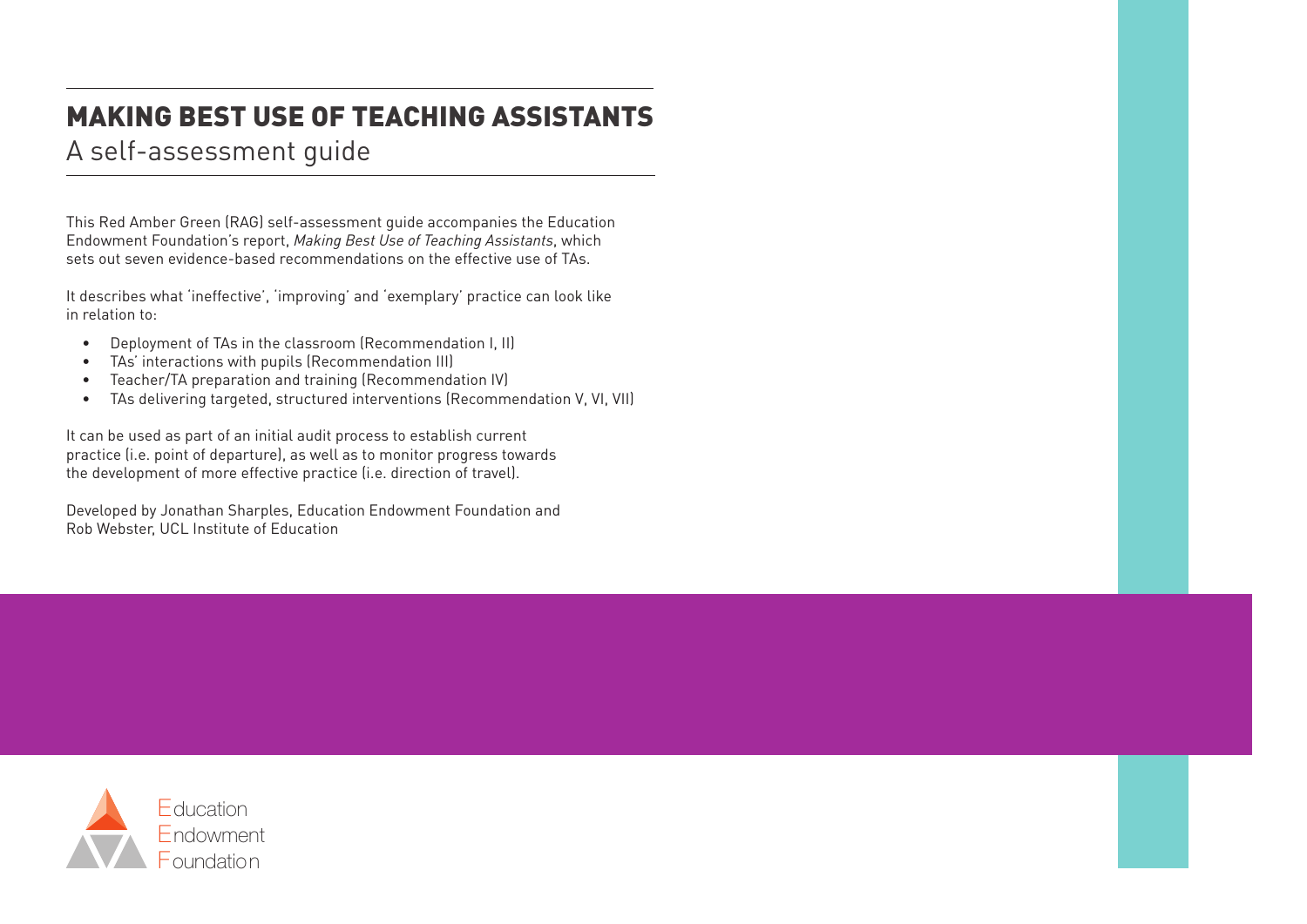# RECOMMENDATIONS I AND II **Deployment of TAs in the classroom**

## **! INEFFECTIVE**

TAs routinely have a direct, informal teaching role with lower-attaining pupils and/or those with SEN. They regularly adopt the status of 'primary educator' to these pupils.

This arrangement causes a 'separation' effect: high-supported pupils have fewer opportunities to engage with whole-class teaching, and have fewer interactions with teachers and peers.

Teachers assume that a high amount of TA support meets the needs of lower-attaining and/or SEN pupils, and as a result spend less time working with these groups.

Personal relationship may be good, but there is a lack of cohesive and effective teamwork between teachers and TAs in the classroom.

TAs rarely rove around the classroom and support whole-class teaching (such as demonstrating equipment, or working at the whiteboard).

#### **IMPROVING**

There is variability in the quality and appropriateness of teachers' moment-bymoment decision-making regarding TA deployment.

In some lessons, TAs are effectively supplementing the whole-class teaching, although this is not consistent.

There is a tendency to drift back towards TAs working in an isolated teaching role with lower-attaining and/or SEN pupils, particularly as the lesson progresses.

during lessons in response to the 'real time' needs of pupils.

## **EXEMPLARY**

Where This are world<br>interactionally with low<br>affiniting pupils then<br>affinite pupils then<br>responsible that<br>the summarized but<br>afforeing interaction<br>interactional controls of

TAS should<br>not be used<br>with the used<br>with the control of the best state of the state of the state<br>with the control of the state of the state of the state of the state of the state of the state of the state of the state of

The learning needs of all pupils are met, first and foremost, through high quality teaching by the teacher. Teachers spend at least as much time working work with lowerattainers as others.

During Import<br>program (or Ha Hand The supervision)<br>Schement (or Hand The supervision)<br>- Concerpts, fact<br>integrity for Integrity<br>Integrity

 $\begin{array}{r} \text{target} \\ \text{split} \\ \text{split} \\ \text{product} \\ \text{or} \\ \text{of} \\ \text{of} \\ \text{in} \\ \text{in} \\ \text{in} \\ \text{in} \\ \text{in} \\ \text{in} \\ \text{in} \\ \text{in} \\ \text{in} \\ \text{in} \\ \text{in} \\ \text{in} \\ \text{in} \\ \text{in} \\ \text{in} \\ \text{in} \\ \text{in} \\ \text{in} \\ \text{in} \\ \text{in} \\ \text{in} \\ \text{in} \\ \text{in} \\ \text{in} \\ \text{in} \\ \text{in} \\ \text{in} \\ \text{in} \\ \text{$ 

 $\begin{array}{l} \text{Use TAS 10} \\ \text{Use RAS 10} \\ \text{cosion} \\ \text{of } \text{and} \\ \text{gauge} \\ \text{gauge} \\ \text{gauge} \\ \text{using } \text{gauge} \\ \text{of } \text{and} \\ \text{using } \text{gauge} \\ \text{of } \text{and} \\ \text{of } \text{and} \\ \text{of } \text{and} \\ \text{of } \text{and} \\ \text{of } \text{and} \\ \text{of } \text{and} \\ \text{of } \text{and} \\ \text{of } \text{and} \\ \text{of } \text{and} \\ \text{of } \text{and} \\ \text{of } \text$ 

TAs work with a range of pupils within the class and supplement and extend teachers' work, rather than replace them. Support for specific individuals or groups is structured so it helps them access general classroom teaching.

Teachers and TAs work effectively as a team, with a shared understanding of their respective roles in achieving lesson objectives. Teachers' moment-by-moment decisions regarding TA deployment are driven by pupils' needs.

TAs support whole-class delivery at the front of the class, rove the room or undertake administrative tasks to ease teachers' workload.

1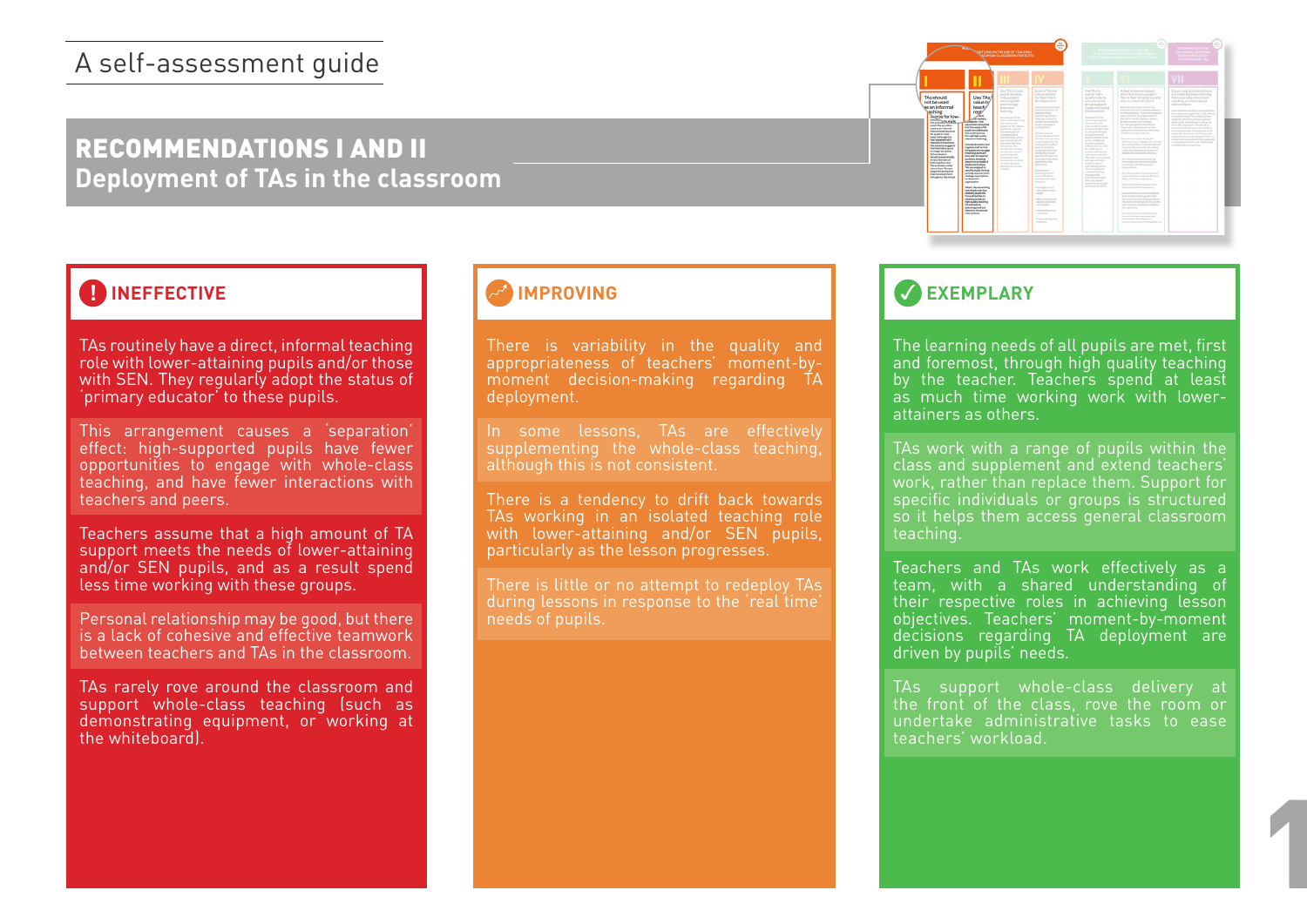# RECOMMENDATION III **TAs' interactions with pupils**

## **A INEFFECTIVE**

TAs' interactions with pupils tend toward task completion. Key characteristics of their talk include heavy prompting and spoon-feeding.

TAs repeat verbatim what teachers say during whole-class input, so pupils' experience of teachers' talk is disjointed.

Pupils' talk to TAs suggests they have grown dependent on in-class support. There are signs that pupils' work is not wholly representative of their current competency (i.e. TAs do the work for them).

TAs mainly ask closed questions. The quality of interactions suggests weaknesses or gaps in TAs' subject knowledge.

TAs do not allow sufficient 'wait time' for pupils to consider and respond to questions.

#### **IMPROVING**

TAs' interactions tend toward learning, understanding and ensuring on-task behaviour, but practice is inconsistent.

TAs withdraw from pupils or withhold support fittingly to allow them to work independently, but overall amounts of support remain fairly high.

TAs exhibit good group management skills and subject knowledge sufficient to the task.

TAs demonstrate frequent and appropriate use of open-ended questions.

TAs may not leave sufficient 'wait time', and/ or supply answers or heavy clues too soon.



# **EXEMPLARY**

TAs provide the right amount of support at the right time, and consistently give the least amount of help first.

TAs ensure pupils retain ownership over their learning and responsibility for their work. Without adults present, pupils demonstrate the capacity and confidence to structure and plan their work.

TAs actively look for opportunities to allow pupils to attempt parts of tasks independently and to experience a healthy mix of success and challenge.

TAs are confident in their role and have good subject knowledge. Good questioning skills inform their interactions.

TAs allow sufficient 'wait time' for pupils to think and respond (e.g. 4-5 seconds).

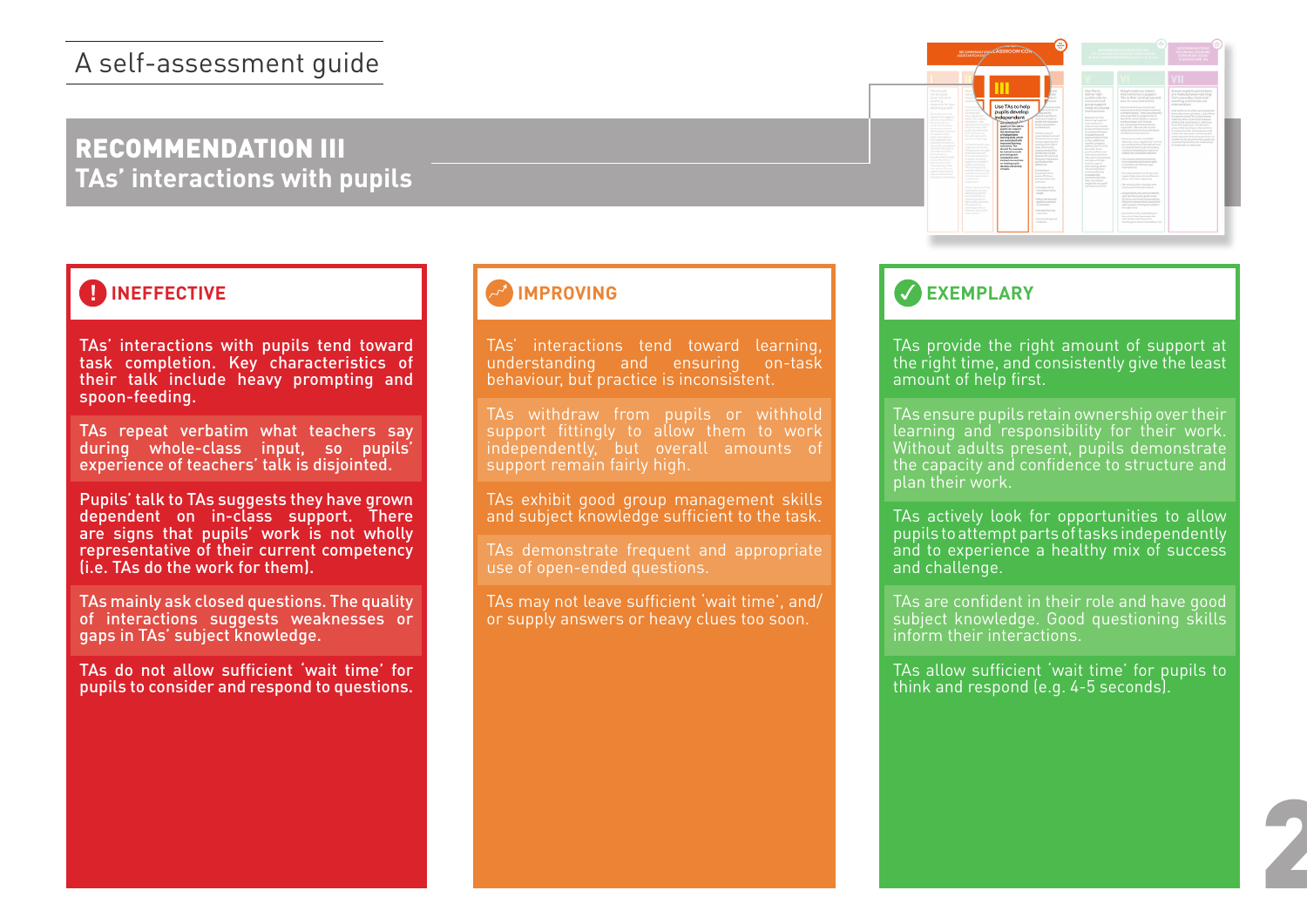# RECOMMENDATION IV **Teacher/TA preparation and training**

## **EXEMPLARY**

TAs are generally unprepared for their role, both in terms of background training and day-to-day preparation.

TAs have limited opportunities to participate in CPD and/or the performance review process.

Teachers receive little or no training in how to manage, organise and work with TAs.

Teachers have no allocated planning or feedback time with TAs. Communication is largely ad hoc and informal, taking place between lesson changeovers or before/ after school.

TAs report going into lessons 'blind'. They 'tune in' to teachers' delivery to pick up vital subject knowledge, tasks and instruction.

There is a lack of cohesive and effective teamwork in the classroom. Personal relationships may be good, but TAs have limited awareness of lesson objectives, expected outcomes, subject knowledge and instructional techniques relevant to the lesson and individual pupils' needs.<br>Lesson and individual pupils' needs.

#### **IMPROVING**

Teachers' planning suggests TAs' skills sets and levels of training are underused. Assigned roles are not always commensurate with TAs' capabilities.

TAs receive some professional development (e.g. on providing feedback, managing behaviour, building subject knowledge) but this is patchy and not sustained.

Teachers receive little formal support on how to work effectively with TAs, and they rarely participate in training together.

Teachers plan TAs' role in lessons and this is usually (but not always) communicated to TAs beforehand.

TAs generally understand their role in relation to lesson objectives, but a lack of dynamic communication means teachers' receive little or no feedback on pupils' needs/ learning within or after lessons.

Teachers and TAs have good professional relationships, although this may not be consistent throughout the school.

TAs are fully equipped with the skills to support learning for pupils across the attainment range, consistent with teachers' intentions. Their skills and particular specialisms are understood and maximised by the teacher.

Teachers have received extensive and ongoing training on how to manage, organise and work with TAs.

Teachers and TAs have allocated time to plan and review lessons, and feedback on pupils' learning in structured interventions. SLT have clear expectations on how joint preparation time is used.

TAs enter lessons with a clear understanding of the concepts and information being taught, skills to be learned/applied, intended learning outcomes and specific learning needs of pupils they work with.

Mechanisms are in place to capture meaningful feedback for teachers, which inform the next stages of learning within and/or after lessons.